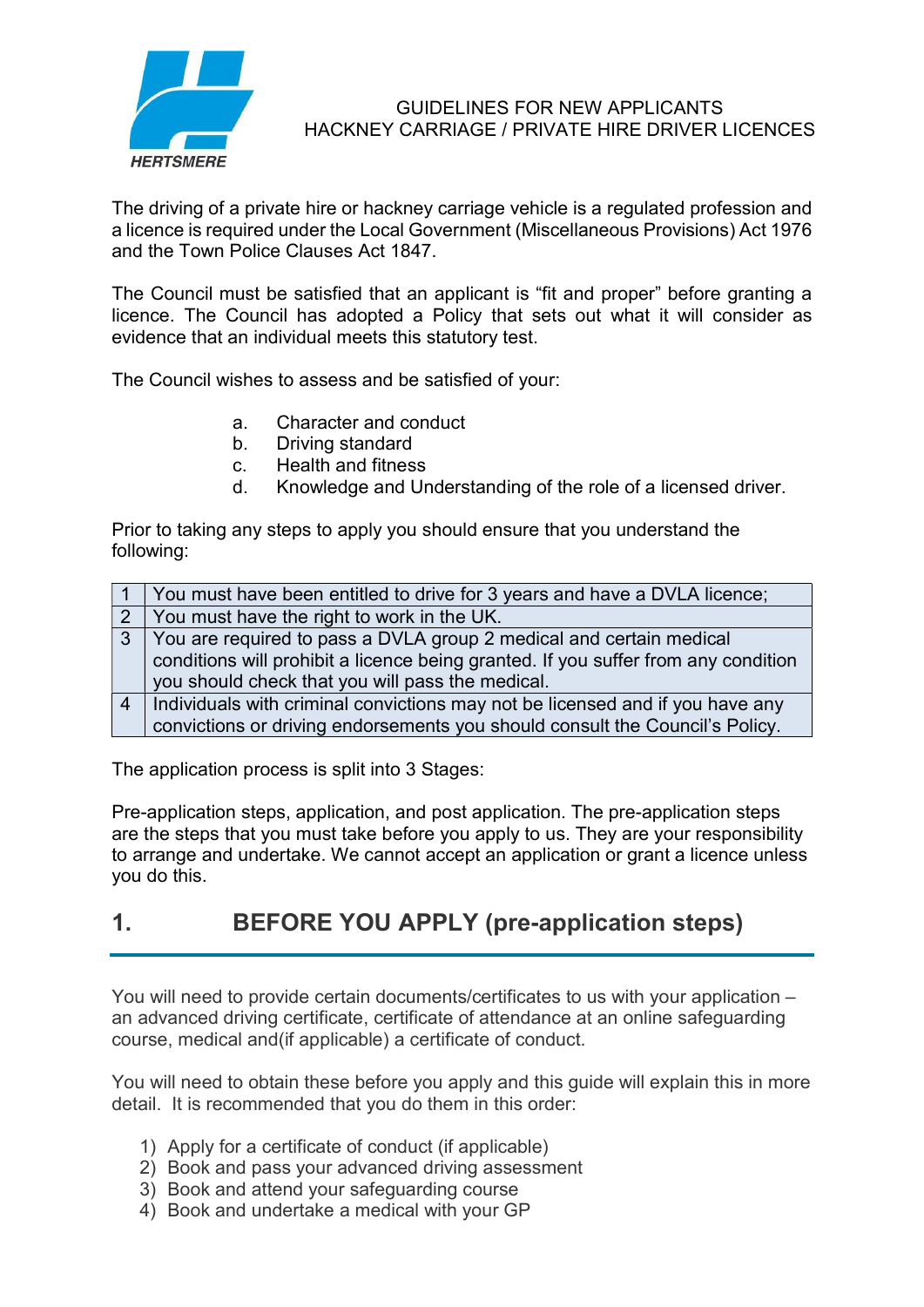## Certificate of Conduct

If you have spent 6 months or more resident in any country outside of the UK in the last 3 years you must provide us with a certificate from that country confirming whether or not you have committed any criminal or driving offences in that country. You can find out how to obtain this from this government website:

https://www.gov.uk/government/publications/criminal-records-checks-for-overseasapplicants

Is this document time sensitive: No.

If you already have a certificate of conduct for the period in which you lived outside the UK you will not need to get another certificate.

If you need a CoC you should make steps to obtain this and do not book your medical appointment until you have it. If you cannot get a CoC due to reasons of asylum you should contact the Council.

# Advanced Driving Certificate

You must undergo a driving assessment with one of our authorised providers:

| <b>Diamond Advanced</b> | http://www.advancedmotoring.co.uk/taxi-test/          | 020 8253 0120 |
|-------------------------|-------------------------------------------------------|---------------|
| Motorists               |                                                       |               |
| <b>Green Penny</b>      | https://www.greenpenny.co.uk/taxi-assessment-booking- | 0330 111 7230 |
|                         | form/                                                 |               |

The Council has approved both providers as competent to assess its drivers and does not recommend one over the other. Applicants should choose which provider is most suitable for them. You can book online at the website address given or by calling the number above

There are 2 types of assessment provided by both companies.

- 1. Standard (all drivers) and
- 2. Enhanced (drivers of wheelchair accessible vehicles only).

The Enhanced assessment is the same as the standard one but with an additional wheelchair assessment. If you intend to drive a WAV or a Hackney Carriage you will need to pass the enhanced assessment. However, the wheelchair assessment can be done separately should you chose to drive a wheelchair accessible vehicle at a later date.

Is this document time sensitive: No. If you already have an advance certificate it may be acceptable and you should check with us first.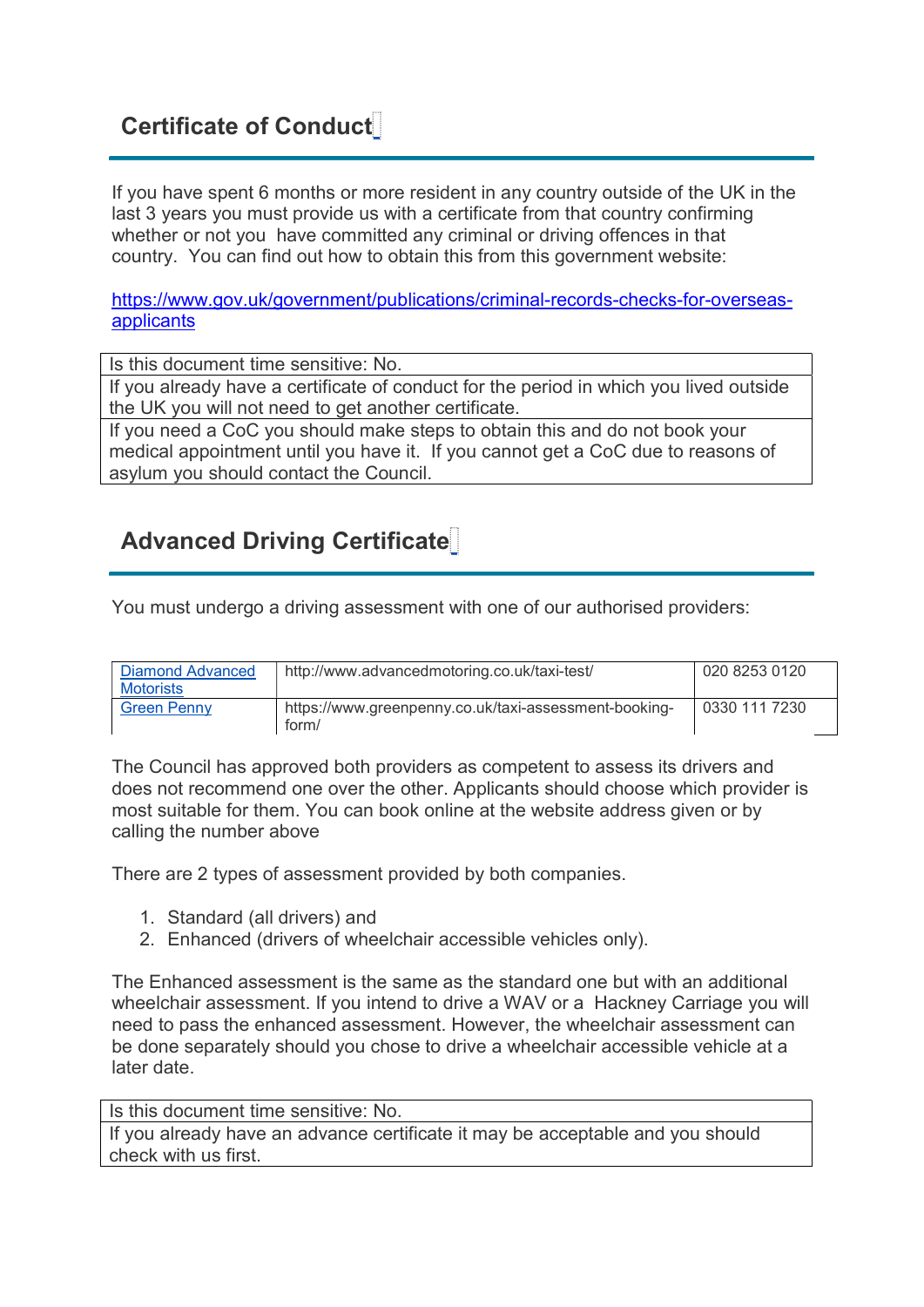# Taxi Safeguarding Course

You must complete a safeguarding course that is undertaken virtually via zoom. The course includes training on 'safeguarding' issues such as Child Sexual and Criminal Exploitation, Human Trafficking, Modern Slavery and identifying adults at risk and other vulnerable people. By knowing what warning signs to look out for, licensed drivers can help save lives. The course is around 3-4 hours and costs £25.00.

You can book the course with one of our providers:

| Green Penny      | https://www.greenpenny.co.uk/taxi-driver-safequarding/   |
|------------------|----------------------------------------------------------|
| <b>Blue Lamp</b> | https://www.bluelamptrust.org.uk/safeguarding-classroom/ |
| l Trust          |                                                          |

Is this document time sensitive: No

## Medical examination Certificate

You will need to book an appointment with your GP to undergo a DVLA group 2 medical. The form you need to take with you can be downloaded from the Council's website.

Once the medical is completed the GP will give the form and certificate back to you. We will consider the certificate to only be valid for 1 calendar month. You should therefore do this stage last so that you can submit your application.

Is this document time sensitive: YES. We must have it within 1 month of it being completed. It is recommended that you do not do this until you have the documents above.

## Identity documents and Photographs

You need to prove your identity to allow us to ensure you have the right entitlements and carry out the relevant criminal record check. The easiest set of documents to provide us with are:

- 1. Passport / Biometric residents permit
- 2. DVLA driving licence
- 3. A bank statement or utility bill issued within the last 3 months.

If you do not have the above, there are other documents we can accept such as a birth certificate or an immigration document. A full list is in our Policy.

You must provide 2 full colour passport sized photographs that reflect your current appearance, clearly show your face against a pale background. Glasses or head ware of any kind should not be worn.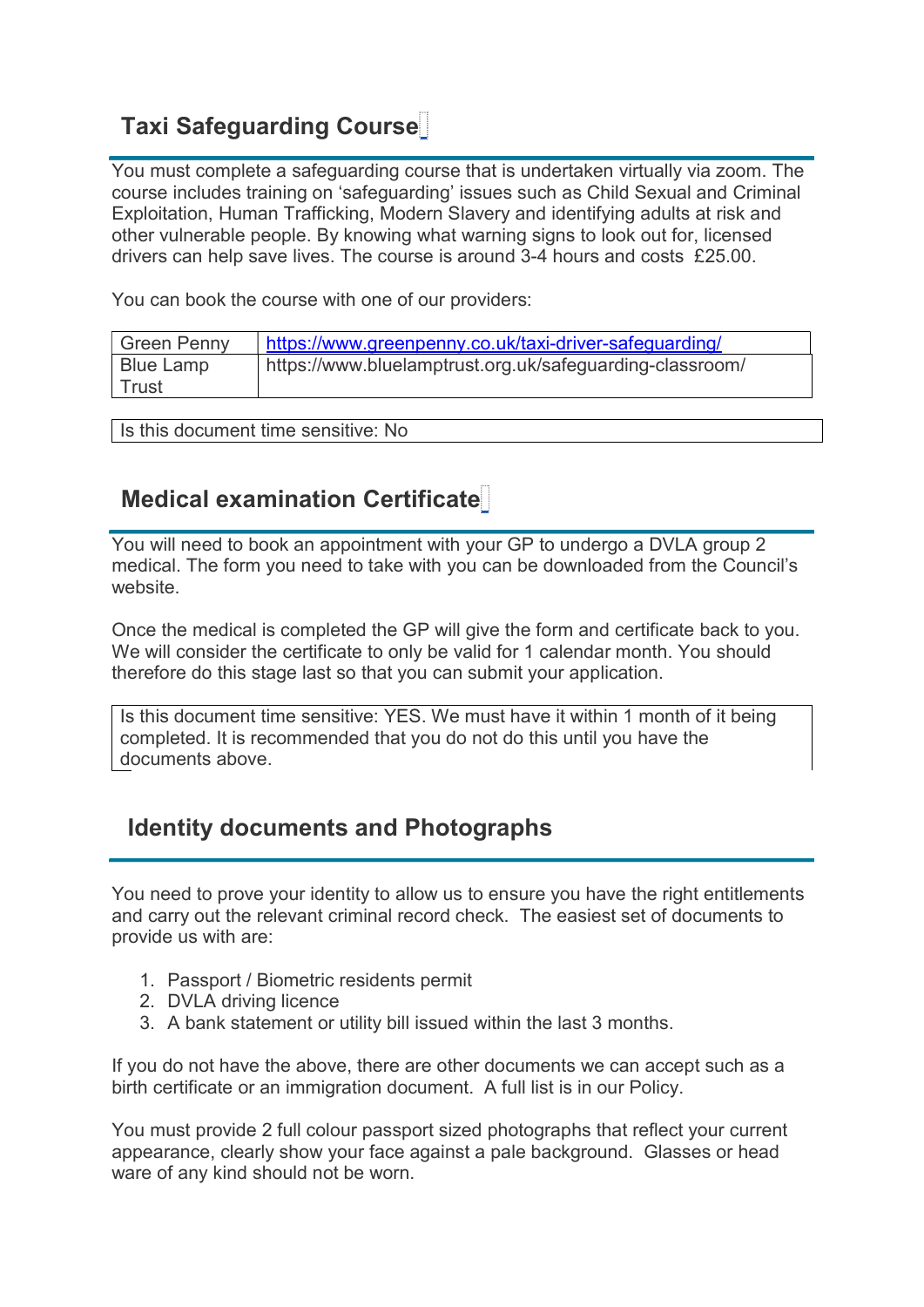You must complete the application form in full. You can download it from the Council website. As part of the application process you must:

#### Provide a DVLA Share code so that we can check your driving record.

You can do this by going to this website: https://www.gov.uk/view-driving-licence You must then write the code on the application form or, alternatively, take a screenshot of the code on your phone or computer and provide it to us.

#### You must also provide proof of your right to work.

You are encouraged to use the government website to obtain a share code that allows the Council to check this. The website is: https://www.gov.uk/prove-right-towork

If you are not able to obtain a share code, or you are a British or Irish citizen, you will need to provide documentary evidence. In many cases the standard identity documents will be sufficient.

You must then submit the application to us with all the required documentation.

## 3. Post application steps

## Criminal Record Check

Once you have submitted a complete and valid application we will take the information you have provided and apply for an enhanced criminal record disclosure from the Disclosure and Barring Service (DBS). The DBS certificate will be issued to you and sent to your home address.

You must provide that certificate to us within one calendar month of its issue and register it on the DBS update service. www.gov.uk/dbs-update-service

We may be able to accept a certificate that you have already registered on the update service, provided you can give to us the original copy of that certificate.

### Interview and knowledge assessment

Once we have received your application we will arrange an appointment for you. At the appointment you will be expected to bring the original copies of your identity documents for verification.